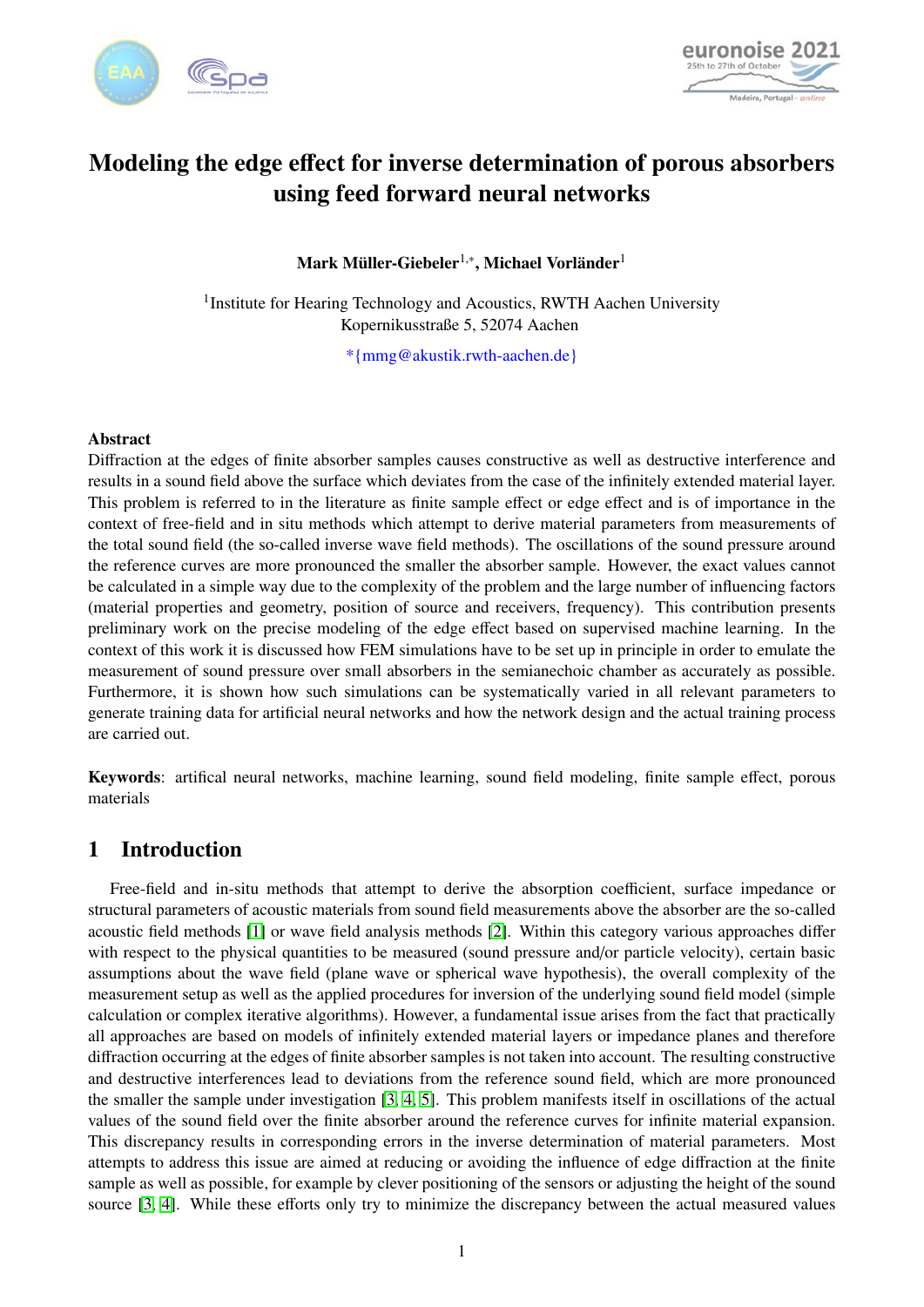

and the models used, the aim of the approach presented here is to develop a universally applicable model for calculating the actual sound field, taking into account the edge effect, through training of multi-layered feed forward neural networks. Since there is no simple mathematical formulation for the sound field caused by a spherical wave over a finite absorber, specific cases are usually solved with numerical computational tools in forward simulations, i.e. the Boundary Element Method (BEM) or Finite Element Method (FEM). These calculations are in principle solutions of the Helmholtz equation taking into account various boundary conditions and parameters. Given that the universal approximation theorem states that already a network with only one hidden layer can approximate any continuous function [\[6,](#page-10-5) [7\]](#page-10-6) provided that the network has enough hidden neurons and suitable activation functions, the results of numerical simulations are very well suited as training data for neural networks for generalized prediction of the sound field. The edge effect to be learned is formed as the sound pressure difference between the FEM simulations of finite absorber samples and an analytical model of infinite material extension. The systematically varied geometric and acoustically relevant model parameters serve as input features for the machine-learning model.

### 2 Method

In this section, the models and calculations used to determine the sound field contribution caused by the edge effect are introduced and the generation of training data based on them is described.Subsequently, the methodology of the design and training of the neural networks is discussed.

#### 2.1. Theoretical model for the sound field above an infinite porous layer

The analytical model used in this work to calculate the sound field caused by a monopole source over a laterally infinite planar material surface is that of Allard et al. [\[8\]](#page-10-7). It predicts the velocity potential above a layer of porous material backed by an impervious surface using the two parameters  $v_0^2 = (q^2 - k_o^2)$  and  $(2, 1, 2)$  is  $R_0$  (2)  $(2, 2)$  and  $(3, 2)$  $\Omega_m^2 = (q^2 - k_m^2)$  with  $\text{Re}(v_0^2) > 0$  and  $\text{Re}(v_m^2) > 0$  as follows:

$$
\phi_{tot}(\vec{r}_s, \vec{r}_{rec}, k_0) = \frac{e^{-jk_0 R_{inc}}}{R_{inc}} - \frac{e^{-jk_0 R_{refl}}}{R_{refl}} + \int_0^\infty e^{-\nu_0(z_s + z_r)} \frac{2\rho_m}{\rho_m \nu_0 + \rho_0 \nu_m \tanh(\nu_m l)} J_0(qr) q dq \tag{1}
$$

where  $R_{inc} = ||\vec{r}_s - \vec{r}_{rec}||$  is the distance between a source at  $\vec{r}_s$  and a receiver at  $\vec{r}_{rec}$  and  $R_{refl} = ||\vec{r}_{is} - \vec{r}_{rec}||$  is the distance between an image source at  $\vec{r}_{is}$  and the receiver.  $J_0(x)$  represents the Bessel function of the first kind of order zero, *r* the horizontal distance between source and receiver and *l* the thickness of the material layer. Instead of a surface impedance value, the result only depends on the complex material parameters <sup>ρ</sup>*<sup>m</sup>* and  $k_m$ , which are the effective density and wave number respectively. Therefore, no implicit assumptions are made about the material behavior and the model can effectively be used to calculate the sound field above a non-locally reacting material. The sound pressure  $p_{tot}(\vec{r}_s, \vec{r}_{rec}, k_0)$  can then be evaluated from the equation

$$
p_{tot}(\vec{r}_s, \vec{r}_{rec}, k_0) = -\rho_0 \frac{\delta \phi_{tot}}{\delta t} = j\omega \rho_0 \phi_{tot}(\vec{r}_s, \vec{r}_{rec}, k_0)
$$
 (2)

#### 2.2. Johnson-Champoux-Allard equivalent homogeneous fluid model

In the context of this work, porous materials are generally modeled as an equivalent homogeneous fluid. All models belonging to this approach replace the complex two-phase poroelastic material by an equivalent damped fluid which adequately reflects the effective frequency-dependent propagation and energy dissipation in the material. Depending on the formulation, the models provide either the complex characteristic density  $L_m(\omega)$  and accretive are three intensity to the  $\omega$  *s*<sub>*p*</sub> mannel characteristic impedance  $Z_m(\omega)$  and propagation constant within the porous medium or the combination of characteristic impedance  $Z_m(\omega)$  and propagati  $m$ <sup>(ω)</sup> that describes the visco-inertial effects and a dynamic bulk modulus  $K_m$ (ω), describing the thermal effects  $\ddot{x}$ <sup>*n*</sup>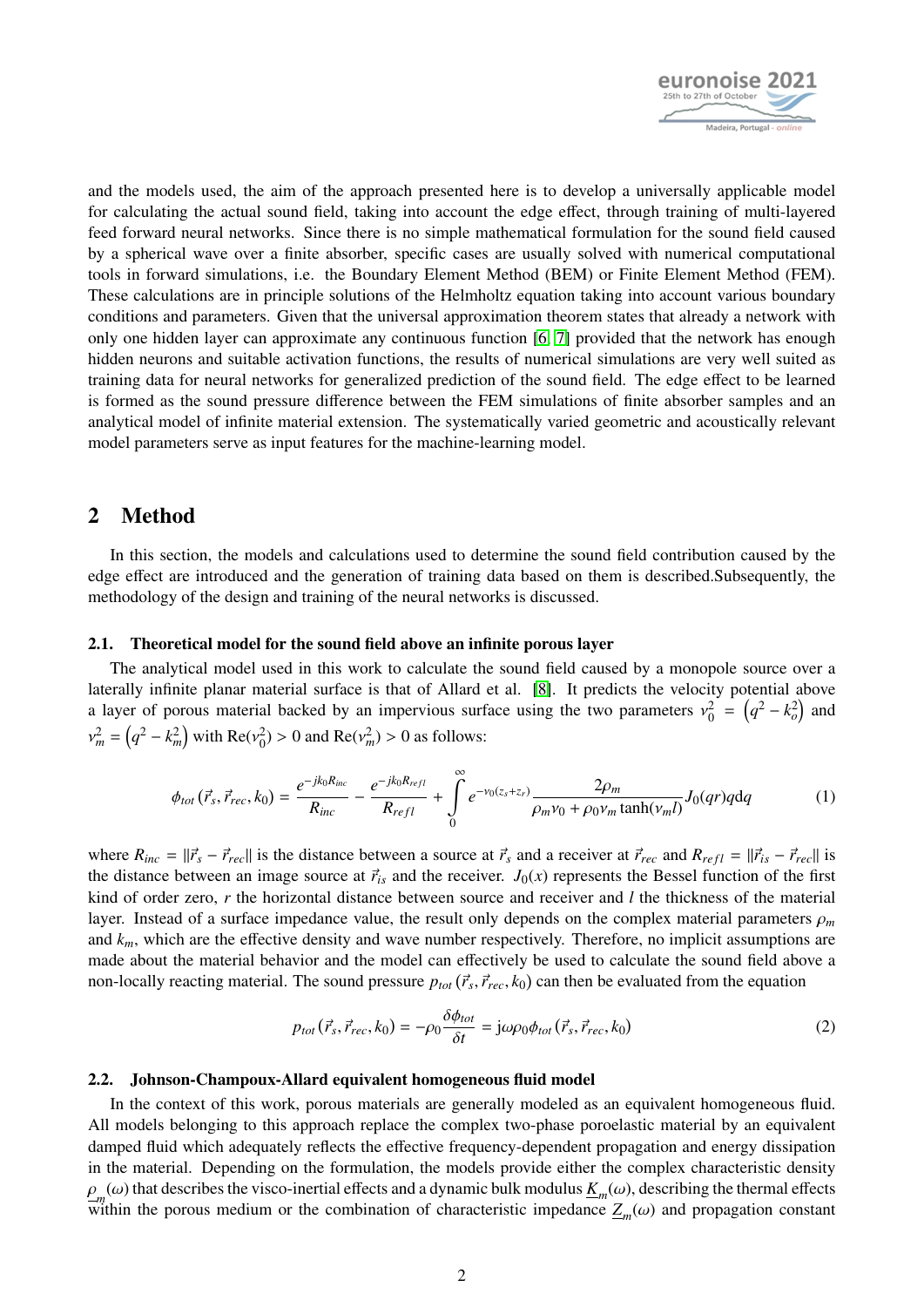

 $\Gamma_m(\omega)$  of the equivalent fluid, both variants being easily convertible into each other:

$$
\underline{Z}_m(\omega) = \sqrt{\underline{K}_m \underline{\rho}_m} \tag{3}
$$

$$
\underline{\Gamma}_m(\omega) = j k_m = j \omega \sqrt{\frac{\rho_m}{\underline{K}_m}}
$$
\n(4)

The well-established Johnson-Champoux-Allard model used here is one of the more complex poroacoustic models and is capable of describing sound propagation in porous media for a wide range of materials. In 1987, Johnson Koplik and Dashen proposed a semi-phenomenological expression of the effective density  $\rho_m(\omega)$  of a proposed to have a motionless skeleton and arbitrary pore morphologies [9]. porous material considered to have a motionless skeleton and arbitrary pore morphologies [\[9\]](#page-10-8):

$$
\underline{\rho}_m(\omega) = \frac{\alpha_{\infty}\rho_0}{\sigma} \left( 1 + \frac{\Phi\sigma}{j\omega\rho_0\alpha_{\infty}} \sqrt{1 + j\frac{4\alpha_{\infty}^2 \eta\rho_0\omega}{\Phi^2\Lambda^2 \sigma^2}} \right) \tag{5}
$$

Later on Champoux and Allard expanded on that work and presented a model for the dynamic bulk modulus  $K_m(\omega)$  for the same type of material as follows[\[10\]](#page-10-9):

$$
\underline{K}_{m}(\omega) = \frac{\frac{\gamma P_{0}}{\sigma}}{\gamma - (\gamma - 1)\left(1 - j\frac{8\eta}{\Lambda'^{2}N_{Pr}\rho_{0}\omega}\sqrt{1 + j\frac{\Lambda'^{2}N_{Pr}\rho_{0}\omega}{16\eta}}\right)^{-1}}
$$
(6)

With the flow resistance Φ, the porosity  $\sigma$ , the tortuosity  $\alpha_{\infty}$  and the viscous characteristic length  $\Lambda$  as well as thermal characteristic length  $\Lambda'$ , a total of 5 material parameters are required for the calculation. The constans are the viscosity of air ( $\eta \approx 18.4 \cdot 10^{-6}$  Pa·s), the adiabatic index or heat capacity ratio ( $\gamma = 1.4$ ), the standard atmospheric pressure ( $P_0 = 101325$  Pa) and the Prandtl number ( $N_{Pr} = 0.7179$ ) for air under standard conditions.

#### 2.3. Problem Formulation: Modeling of the edge effect

As outlined in the introduction, the edge effect is understood as the sound field component caused by diffraction at a finite rectangular sample. Accordingly, for its calculation the differences are formed from the sound pressure values of the analytical model of Allard et al., assuming infinite material extension, and corresponding FEM simulation results of finite samples, as described in more detail in the following. All other parameters are the same in both calculation methods, which are also based on the identical material modeling of the absorber as an equivalent fluid according to the Johnson-Champoux-Allard model. The resulting complex-value difference values of the sound pressure between the analytical and numerical sound field computation  $(\underline{p}_{Edge} = \underline{p}_{FEM} - \underline{p}_{Ana})$  constitute the target values to be learned by the supervised machine learning approach. The independent variables influencing the problem, i.e. the features of the machine learning model, are therefore on the one hand the geoemtrical parameters length, width and thickness of the material sample, as well as the source and receiver coordinates in space and on the other hand the 5 material parameters governing the poroacoustic model. A schematic representation of the entire data processing is shown in Figure [1.](#page-3-0)

#### 2.4. Generation of Training Data using FEM simulations

For the calculation of sound fields over finite absorber samples, fully coupled FEM simulations were carried out, using the software COMSOL Multiphysics. Within the numerical model the porous material is equally parameterized as a homogeneous fluid according to the Johnson-Champoux-Allard model. As in the previously described analytical sound field model, which is based on a rigidly backed material layer, the ground is set to be ideally sound-hard in the FEM model. To ensure anechoic conditions at the remaining model boundaries, a Perfectly Matched Layer (PML) is added along the exterior. The basic structure of the FEM models is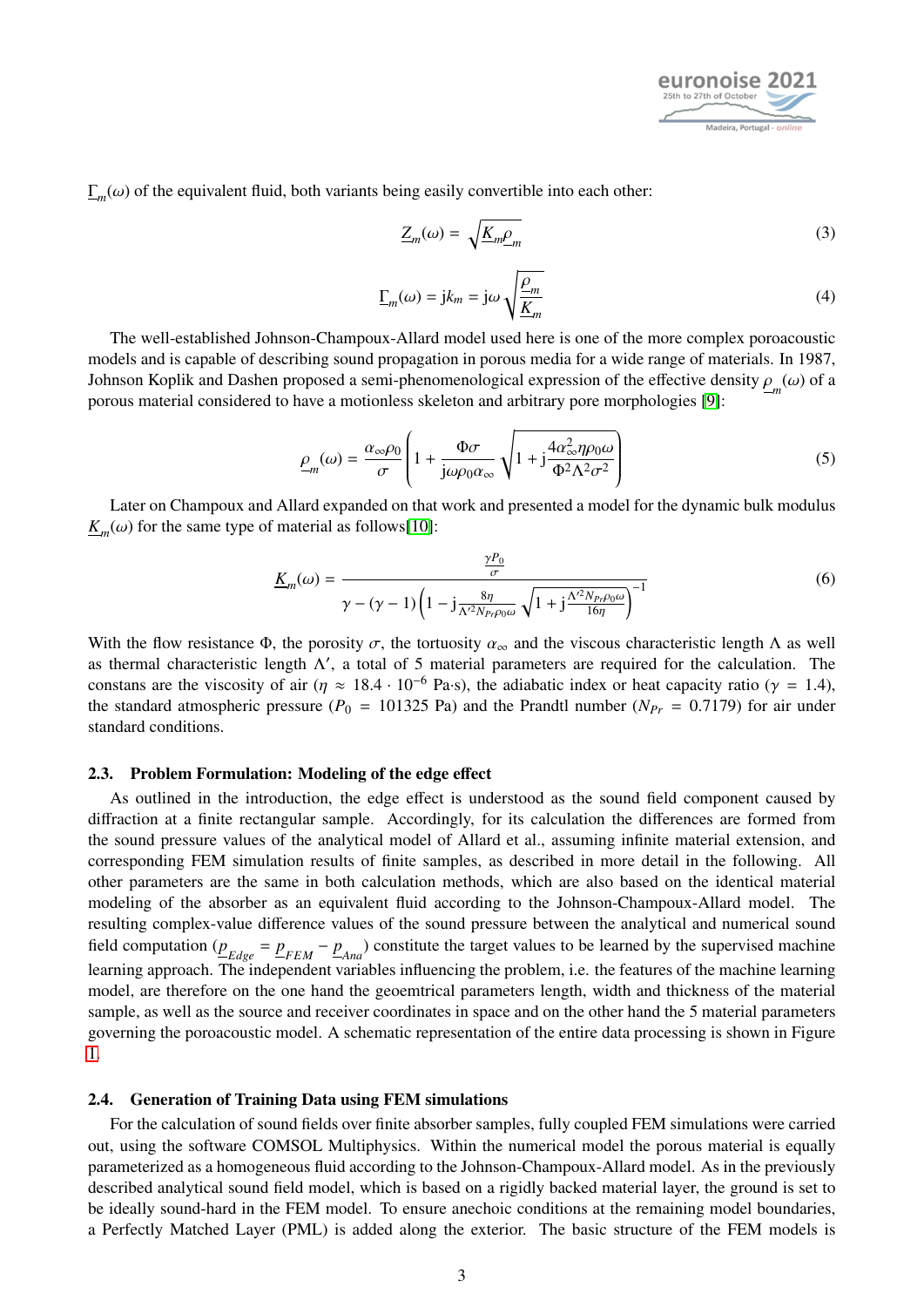

<span id="page-3-0"></span>

<span id="page-3-1"></span>Figure 1: Flowchart for supervised learning of an ANN based on varied acoustic and geometric parameters as input variables. The prediction error is minimized by adjusting the model-specific weights.



Figure 2: Exemplary sketch of a used FEM model with the dimensions of the rigidly backed absorber sample and the Perfectly Matched Layer (PML). The front and top sides of the PML are depicted transparently.

illustrated in Figure [2.](#page-3-1) Instead of a fixed spatial discretization, an adaptive frequency-dependent meshing was implemented. This allows the best possible reduction of the number of degrees of freedom and thus the total required computation time, while always maintaining the required numerical accuracy using triangular Langrangian elements of quadratic order with a maximum element size of  $\lambda/6$ . As shown in the left block of the flowchart in Figure [1,](#page-3-0) the quantities affecting the result, i.e. the sound pressure value, include the frequency, the absorber dimensions, positions of source and receiver (3 Cartesian coordinates each) and the material parameters of the fluid model. This results in a total number of 15 parameters which are fed into the machine learning model as features and which have to be varied adequately in order to cover the feature space.(have to be varied in order to sufficiently cover the feature space). For this purpose, value arrays of length  $N' = 100000$  (for an intended number of simulations  $N'$ ) were first generated for all parameters between a lower limit *lb* and an upper limit of parameter *ub*, with step size  $(ub - lb)/(N' - 1)$ . Subsequently, all parameter vectors were each randomly permuted and combined into a set of  $N'$  parameter combinations, which are fed to vectors were each randomly permuted and combined into a set of N' parameter combinations, which are fed to the FEM model. The interval limits used for the variation of the parameters or features can be found in Table [1.](#page-4-0)

Due to the linear spacing in the output vector, the FEM simulations were based on equally distributed samples between respective lower and upper limits of all features. However, already the first training results showed that potential for the training of regression networks is wasted in this way, especially with respect to the parameter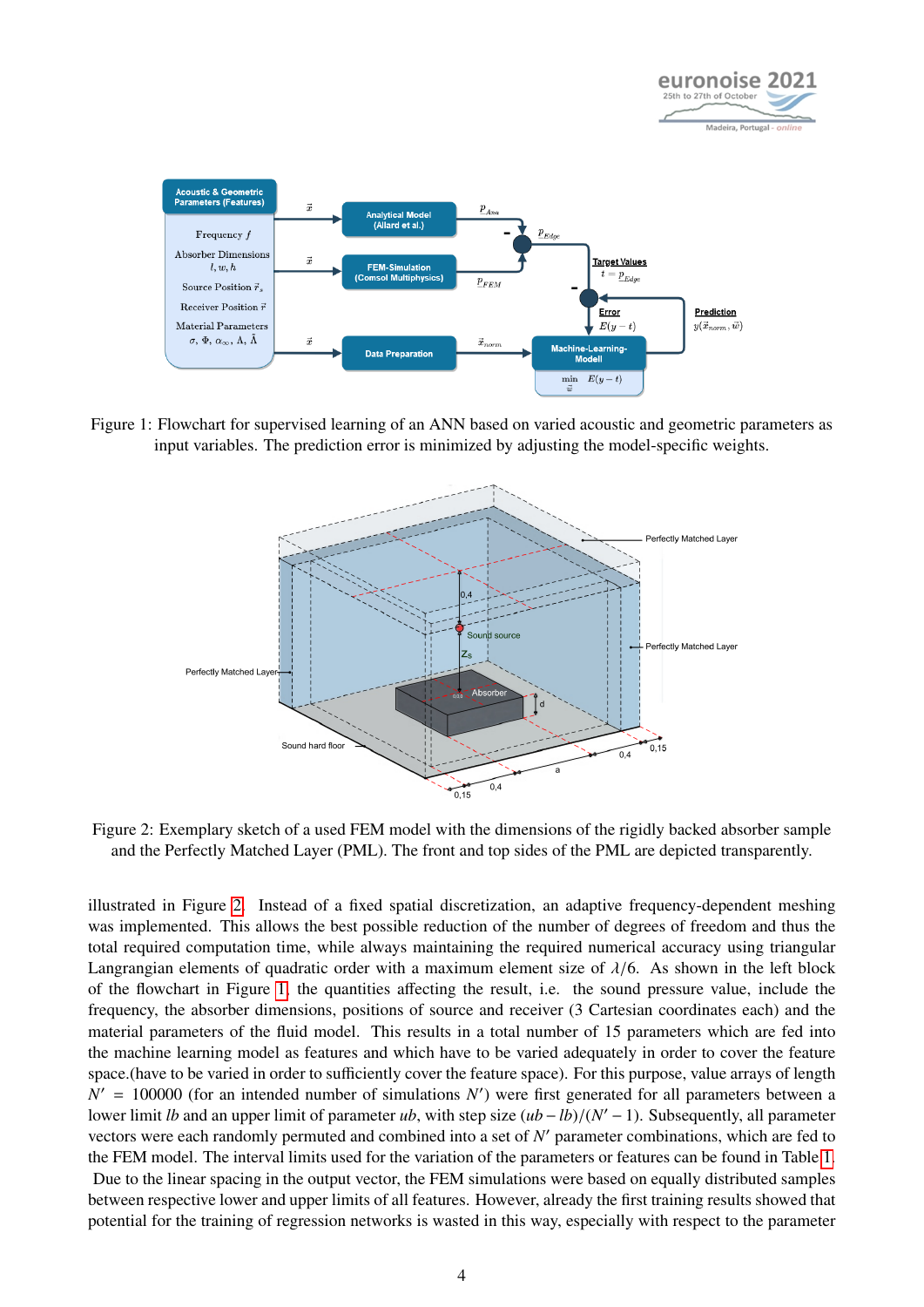

<span id="page-4-0"></span>

| Feature                                  | lower bound lb | upper bound ub | unit                             |
|------------------------------------------|----------------|----------------|----------------------------------|
| Frequency f                              | 50             | 1200           | Hz                               |
| Sample length and width $l, w$           | 0.2            | 1.0            | m                                |
| sample height $h$                        | 0.01           | 0.25           | m                                |
| $x$ - and y-coordinate receiver $x, y$   | $-0.25$        | 0.25           | m                                |
| z-coordinate receiver z                  | 0.02           | 0.2            | m                                |
| x- and y-coordinate source $x_s, y_s$    | $-0.25$        | 0.25           | m                                |
| z-coordinate source $z_s$                | 0.3            | 0.8            | m                                |
| Flow resistivity $\Phi$                  | 500            | 1.5E6          | $\frac{\text{Pa s}}{\text{m}^2}$ |
| Porosity $\sigma$                        | 0.005          | 0.995          |                                  |
| Tortuosity $\alpha_{\infty}$             | 1              | 4              |                                  |
| Viscous Characteristic Length $\Lambda$  | 5              | 400            | $\mu$ m                          |
| Thermal Characteristic Length $\Lambda'$ | 5              | 800            | $\mu$ m                          |

Table 1: Parameters and associated interval limits for the simulation

flow resistance. This could be seen from the fact that sound field results calculated with the trained networks for materials with low flow resistivity were also promising, but were still significantly less accurate than those for large values of flow resistivity. This relationship can also be easily plausibilized by sensitivity analyses on the influence of the individual material parameters, which show that the variance of resulting sound pressure results is large for small flow resistvities and decreases with increasing absolute value of the material parameter. Therefore, to better sample this feature when generating training data, a second set of  $N'' = 50000$  simulations was added based on a vector of logarithmically spaced points between the previously used flow resistivity interval boundaries. Finally, the two data sets were combined into a number of  $N = N' + N'' = 150000$ training data. Another combination of 30000 results of logarithmically spaced and 60000 linearly spaced flow resistivitie vectors served as test data set. The systematic script-based parameterization and execution of the extensive simulation series could be comfortably implemented using the LiveLink for MATLAB function of COMSOL.

#### 2.5. Network Design / Architecture and Learning of NN

One type of neural networks that are frequently used for function approximation are multilayer feedforward neural networks trained with the backpropagation algorithm. This type of network consists of an input layer, an output layer, and at least one hidden layer, each with an arbitrary number of neurons. The neurons are the nodes of a graph and have connections (edges) to all neurons of the respective previous and subsequent layer (with the exception of the bias nodes, which only have outgoing connections). Such layers are also called fully connected layers and represent the standard case for neural networks. The strength of the connection between two neurons is quantified by the edge weights, the coefficients that are optimized during training. The outputs of a feedforward neural network for regression with two layers (the input layer is not counted) can be written as

$$
y_k = g_2 \left( \sum_{j=1}^M w_{kj} \underbrace{g_1 \left( \sum_{i=1}^D w_{ji} x_i + w_{j0}^{(1)} \right)}_{=z_j} + w_{k0}^{(2)} \right)
$$
(7)

where  $y_k$  is the  $k^{\text{th}}$  output,  $g_1$  and  $g_2$  the activation functions,  $w_{i,j}$  the edge weigth from node *i* to node *j*,  $x_i$ <sup>*i*</sup>,  $y_i$ <sup>*i*</sup>,  $y_i$ <sup>*i*</sup>,  $y_i$ <sup>*i*</sup>,  $y_i$ <sup>*i*</sup>,  $y_i$ <sup>*i*</sup>,  $y_i$ <sup>*i*</sup>,  $y_i$ <sup>*i*</sup>,  $y_i$ the *i*<sup>th</sup> input and  $w_{i0}^{(1)}$  $\chi_{j0}^{(1)}$  and  $w_{k0}^{(2)}$  $\frac{f^{(2)}}{k_0}$  the corresponding bias weights for layer 1 and 2 respectively. The network topology representation corresponding to the function is shown in Figure [3.](#page-5-0) In this work, networks with up to three hidden layers are studied. Since the benefit of Rectified Linear Unit (ReLU) activations in terms of more stable gradients during backpropagation is hardly given for shallow networks, hyperbolic tangent activations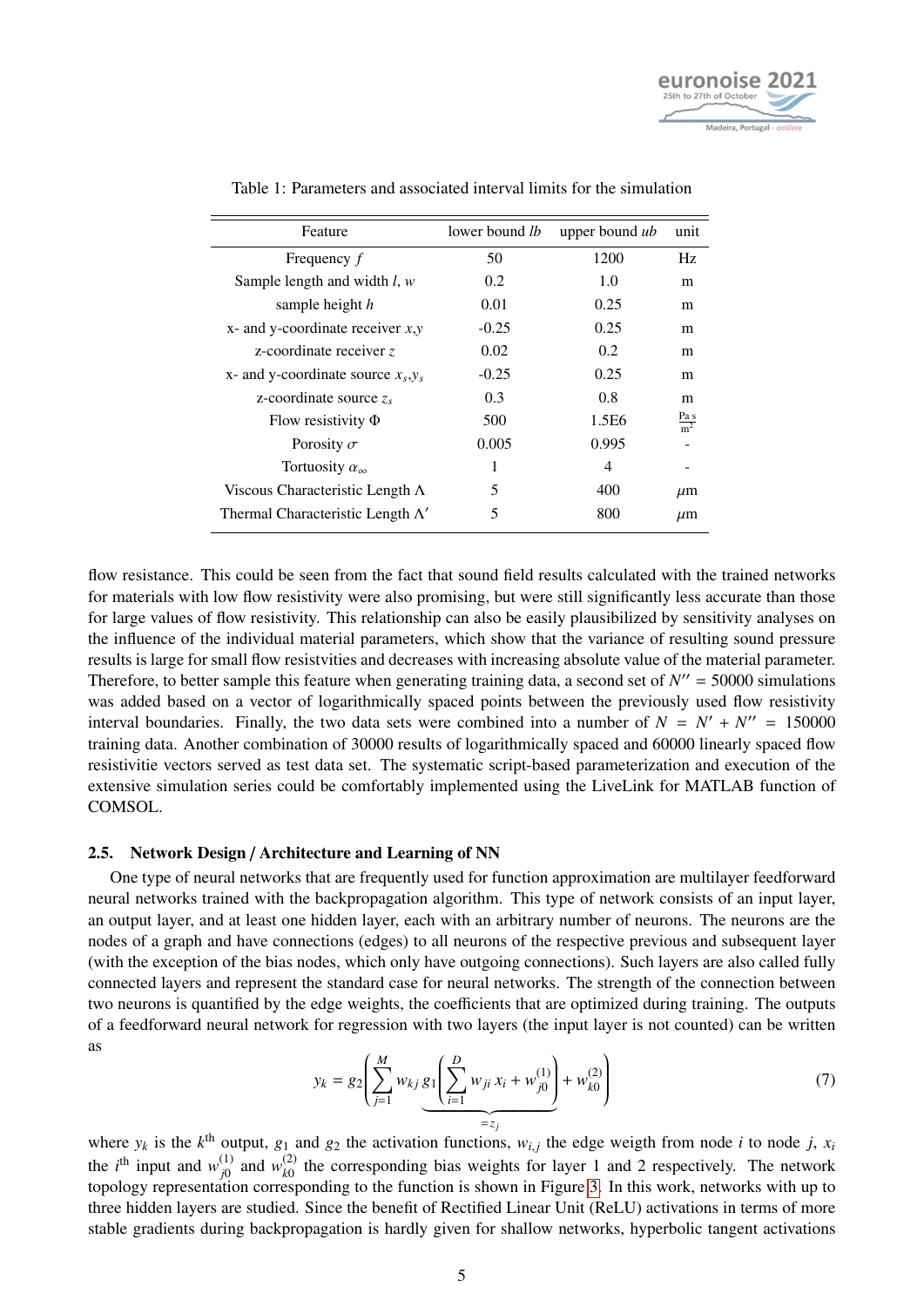

<span id="page-5-0"></span>

Figure 3: Illustration of a two-layer neural network with *D* inputs, *M* hidden neurons (each using hyperbolic tangent activation functions), and *K* outputs. The bias nodes (filled in blue) have no incoming connections.

for the hidden layers were used instead in combination with linear activations for the output layer. The learning process during training is generally considered as the iterative optimization of the network weights and biases with respect to an appropriate cost function. In this case, the performance function used is the mean squared error (MSE), which is defined as

<span id="page-5-1"></span>
$$
MSE = \frac{1}{K} \frac{1}{N} \sum_{k=1}^{K} \sum_{n=1}^{N} (t_{n,k} - y_k(\vec{x_n}, \vec{w}))^2
$$
 (8)

with  $K = 2$  network outputs, namely the real and imaginary parts of the sound pressure and a set of  $N =$ 150000 training data points. For the Training of the networks, the Levenberg-Marquardt algorithm was chosen. Although it is considered to be relatively memory demanding compared to other training functions, it has the advantage of significantly faster convergence, especially for problems of accurate function approximation by networks with a limited number of weights. For shallow backpropagation networks, the initial weights and bias values for a layer are computed in Matlab using the Ngyuen-Widrow method, which generates the initial values such that the active regions of the neurons are approximately evenly distributed across the layer's input space [\[11\]](#page-10-10). While still maintaining a certain degree of randomness, the main advantage over purely random weights and biases is a significant speedup of the training process. For the purpose of preventing the neural networks from overfitting, the early stopping method was applied during training. This requires splitting the data set into a training set, used to minimize the cost function (eq. [8\)](#page-5-1) and a validation set, used to evaluate the current network during training with unknown data. Therefore, this subset is not learned directly but acts as a regularization. While the training error decreases as optimization progresses, it is possible that the validation error increases again due to overfitting after an optimum is reached. The goal of early stopping is now to stop training as soon as the validation error has reached its minimum, which usually results in a well-adapted network with good generalization capabilities. Since only approximations of the gradients or the Hessian matrix are used in the optimization, noise in the minimization process could lead to a premature termination. Therefore, a threshold value of 10 successive increases of the validation error was defined as a termination criterion. For the final verification and evaluation of the model with completely unknown data, a third set of data is used, the so-called test data set.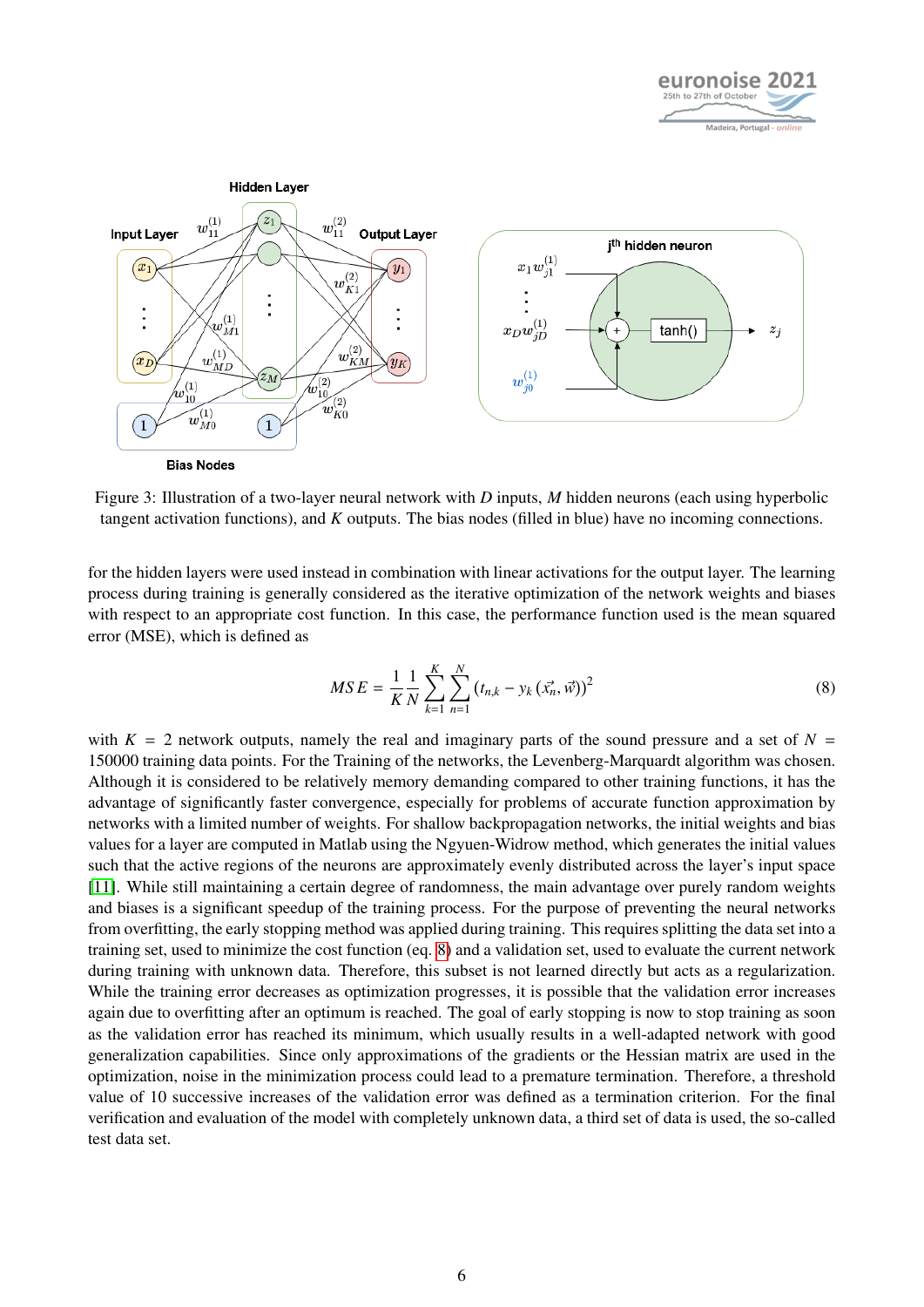

<span id="page-6-0"></span>

Figure 4: Progression of training and validation errors to the time of termination due to early-stopping.

### 3 Results

In the upcoming extensive studies, the best combination of number of layers and number of neurons will be determined by extensive comparative studies. As an example and proof of concept, only the training results and performance of a neural network with 3 hidden layers with 70, 50 and 30 neurons are evaluated below. This is the topology that achieved the best results in the limited pre-study presented here. The training was terminated due to early-stopping after 292 epochs and the performance measure, i.e. the mean square error (MSE), for this network is 0.0069. The training and validation error curves are shown in Figure [4.](#page-6-0) The final evaluation of performance is based on the completely unknown test data set of 90000 additional simulation results. The correlation between sound pressure prediction by the trained network and the reference values according to FEM are shown in Figure [6](#page-8-0) (real part) and Figure [7](#page-9-0) (imaginary part), respectively. Also plotted are the histograms of the relative prediction errors, each in comparison to the analytical model according to Allard et al. Even if there are still deviations from the reference results of the FEM simulations in some cases, a clear improvement of the calculation of the sound field over finite absorber samples is clearly visible. To make the training results more descriptive with respect to acoustic practice, Figure [5.](#page-7-0) shows a simulated sweep measurement of the total sound pressure at a receiver position at a height of 5 cm centered over a small absorber sample (L x W x H = 30 cm x 50 cm x 20 cm).

### 4 Discussion and Outlook

In this work, the training of artificial neural networks for modeling the edge effect over finite porous absorber samples was presented. At least for certain applications (e.g. inverse material characterization methods) and within the previously chosen parameter and modeling limits, neural network based sound field modeling has the potential to completely replace less suitable analytical models on the one hand or computationally much more complex numerical simulations on the other hand. The effort required to generate the corresponding training data is justified, especially with regard to problems that require a large number of model evaluations (parameter studies, iterative procedures, etc.). Note that the specification of the 5 material parameters of the JCA model as features is simply due to the fact that the networks trained here are to be used first in the context of an approach for the inverse estimation of exactly these frequency-independent porous material parameters. Instead, it is equally possible to choose the general parameters of the fluid medium (e.g.,  $\rho_m(\omega)$  and  $\underline{k}_m(\omega)$ )<br>as input features of the neural networks, which does not change the concentual approach described in th as input features of the neural networks, which does not change the conceptual approach described in this approach described in this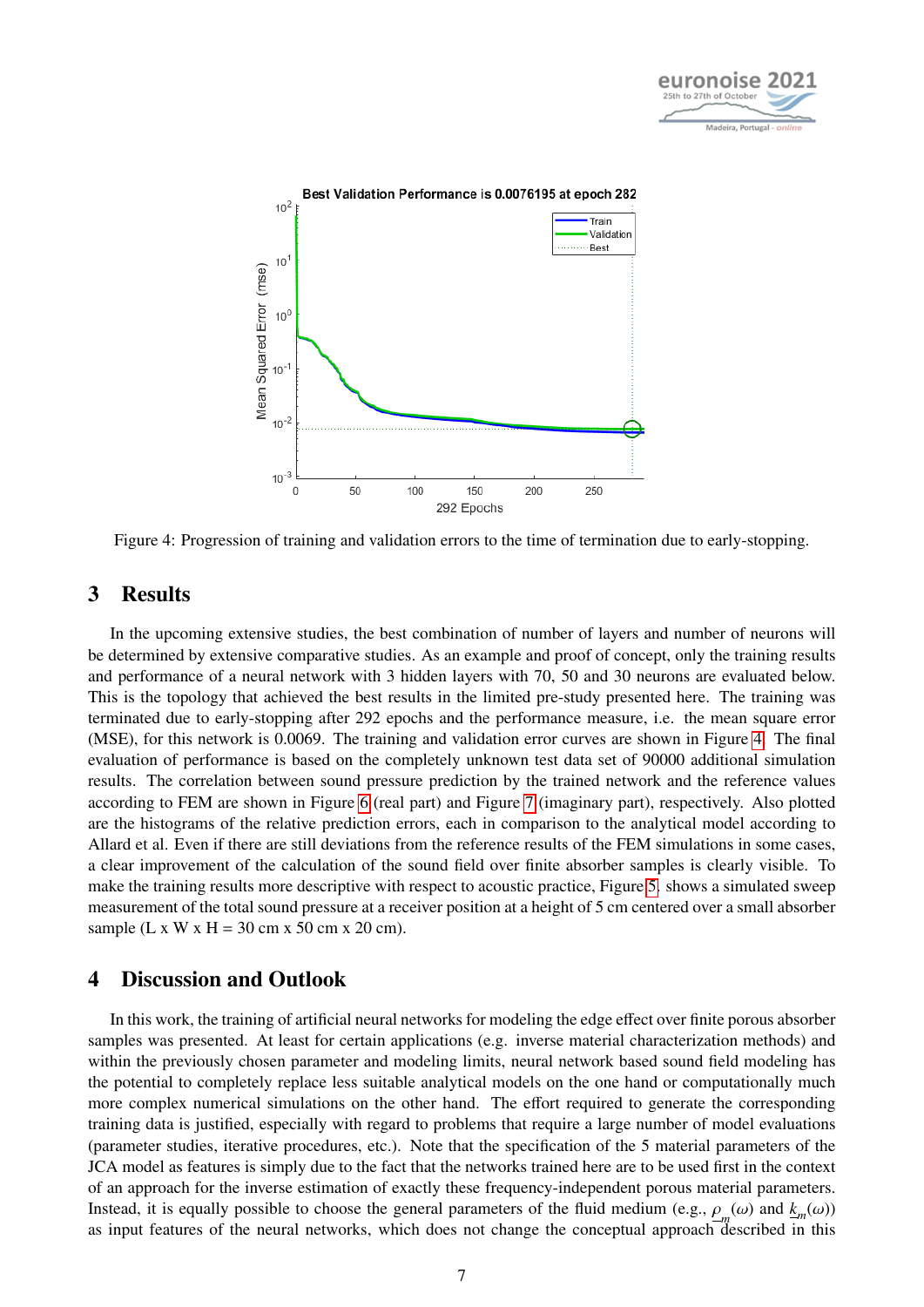

<span id="page-7-0"></span>

Figure 5: Sound pressure level (showing pronounced edge effect) evaluated at a height of  $z_r = 0.05$  m centered above a porous material sample (0.3 m x 0.5 m x 0.2 m). Comparison between the exact FEM results, the analytical model of infinite material extension and the neural network prediction.

paper. Both variants of implementation will be studied in detail as part of the following work. Approaches to further improve the performance of the networks are to investigate other network topologies and complexities, to increase the number of training data used, and to penalize deviations from the target values for smaller flow resistivity values more strongly during training by using appropriate error weights.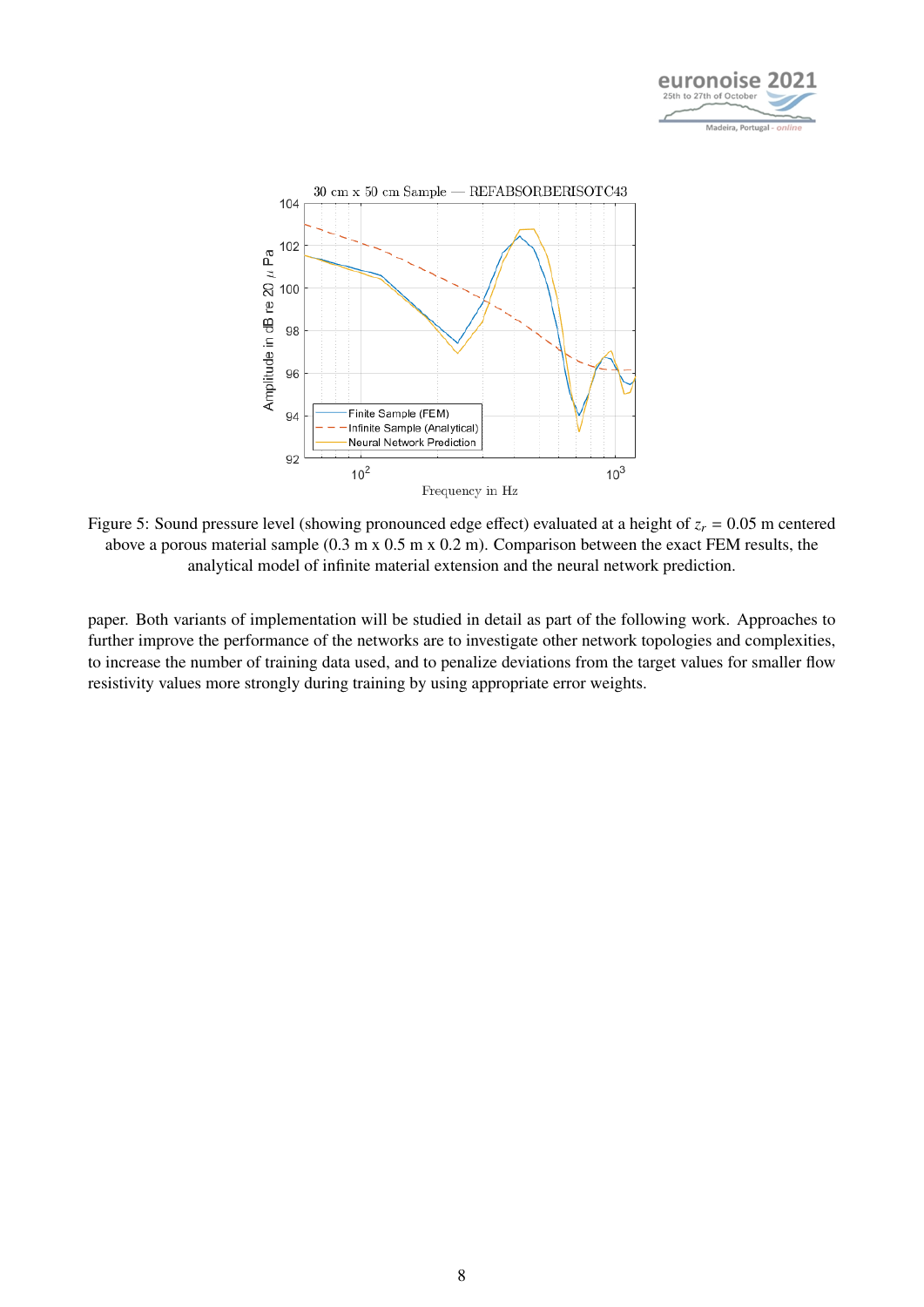

<span id="page-8-0"></span>

Figure 6: Upper row: Comparison of the sound pressure predictions (real part) of the Allard et. al model and the four-layer neural network (70x50x30 hidden neurons), each plotted against the corresponding FEM values. Bottom row: comparison of histograms of the two error distributions with logarithmically scaled ordinate.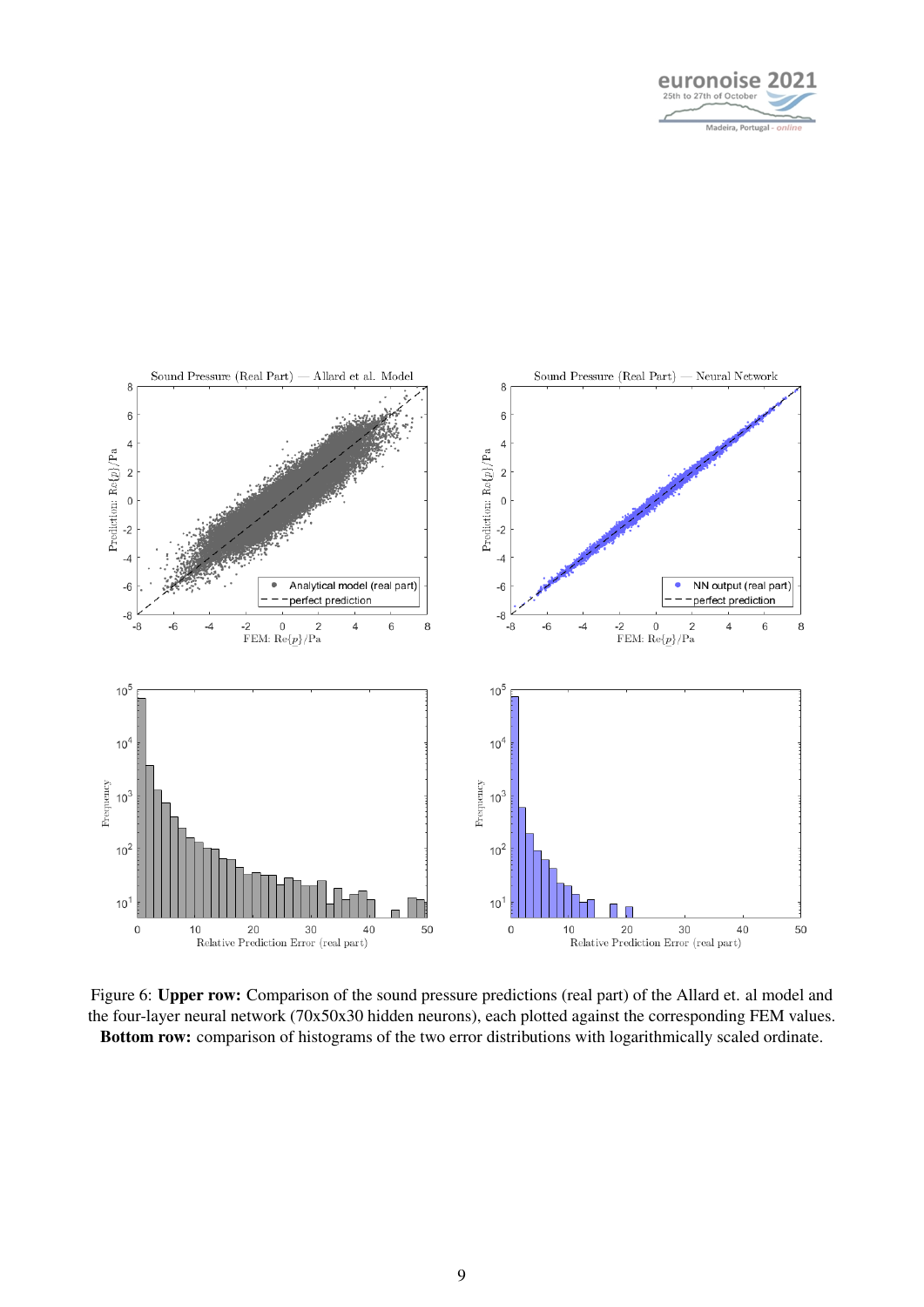

<span id="page-9-0"></span>

Figure 7: Upper row: Comparison of the sound pressure predictions (real part) of the Allard et. al model and the four-layer neural network (70x50x30 hidden neurons), each plotted against the corresponding FEM values. Bottom row: comparison of histograms of the two error distributions with logarithmically scaled ordinate.